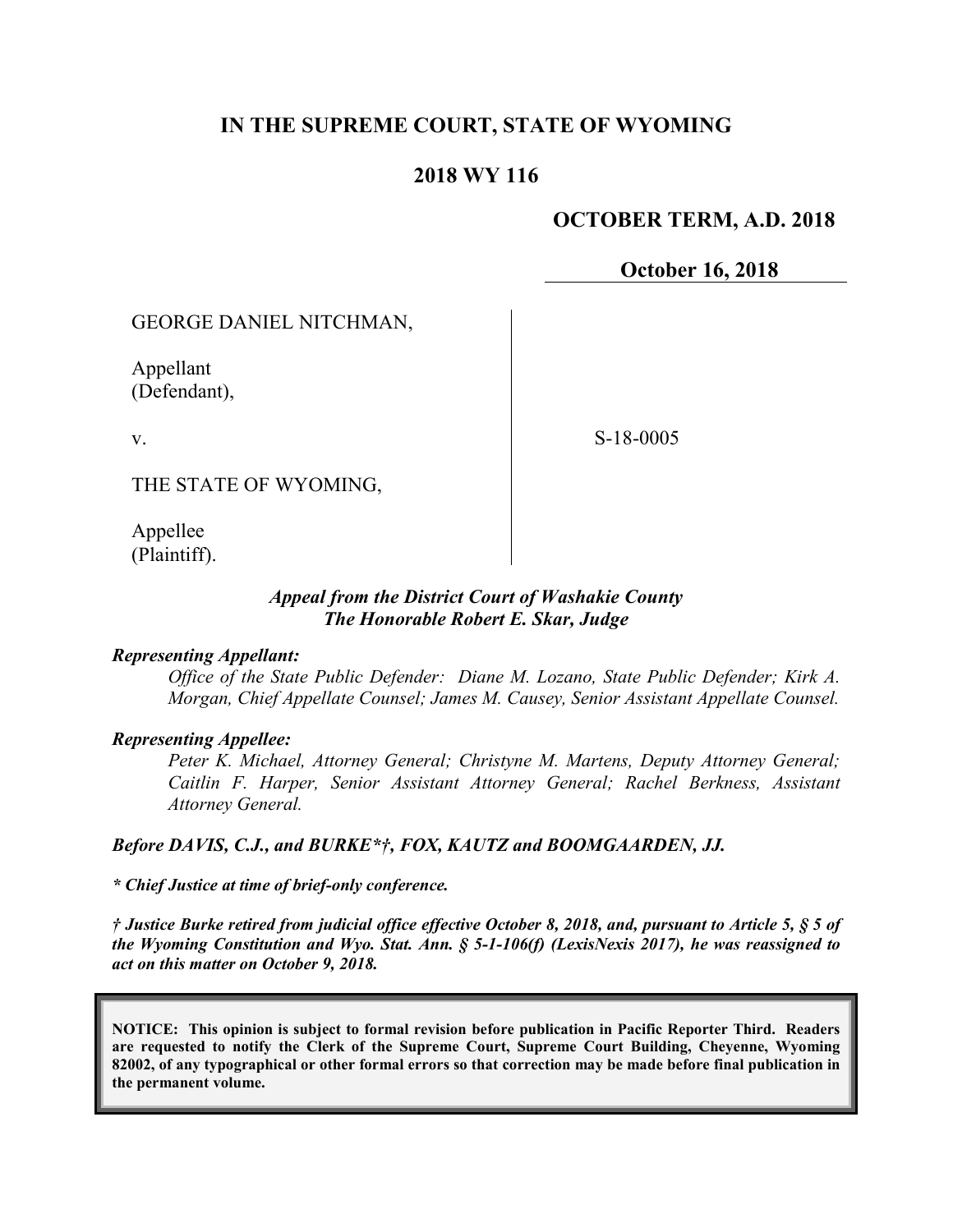### **BURKE, Justice.**

[¶1] Appellant, George Daniel Nitchman, appeals from a district court order revoking his probation and ordering that he serve the remaining portions of a prison sentence that had been suspended. He contends that the underlying sentence is illegal. We affirm.

### *ISSUE*

[¶2] Is the reduced sentence requested by Mr. Nitchman and ordered by the district court illegal?

## *FACTS*

[¶3] In 2007, Mr. Nitchman pleaded guilty to unlawful manufacture of a controlled substance and unlawful possession of a controlled substance. He was sentenced to serve a prison sentence of seven to ten years on the first count and three to five years on the second count, the terms to be served consecutively. In January 2008, Mr. Nitchman filed a Motion to Reduce Sentence. The district court granted the motion ordering that if Mr. Nitchman completed eighteen months of incarceration without incident, the remainder of his sentence on the first count would be suspended and he would be released on probation to complete a drug treatment program. Upon successful completion of that program, Mr. Nitchman's sentence on the second count would also be suspended, and he would be required to serve five years of probation on the first count followed by another five years of probation on the second count.

[¶4] In 2008, Mr. Nitchman was indicted by a federal grand jury on eight counts, including one count involving possession of a firearm and ammunition while being an unlawful user of or addicted to any controlled substance. The federal charges apparently arose from the same conduct that resulted in the State charges at issue in this case. Mr. Nitchman was taken into federal custody from the Wyoming Department of Corrections on November 20, 2008, approximately four months before his state sentence was scheduled to be suspended and he was to be released on probation. He attempted to reach a plea agreement to resolve the federal charges, but the underlying state sentence was an impediment to the proposed resolution. Mr. Nitchman and the State filed a Stipulated Motion Requesting the Court to Modify Order Granting Sentence Reduction. In the motion, they advised the district court that the plea agreement under consideration in the federal case would require Mr. Nitchman to serve three years of incarceration in the federal prison system, followed by a one-year residential drug and alcohol treatment program, and five additional years of supervised release. They told the court that federal authorities would not allow Mr. Nitchman to begin his federal sentence until he had "completed all of his state sentence" and that the federal authorities would not release Mr. Nitchman to serve his "state probation or a drug treatment program until he has completed his federal sentence." According to the motion, this would require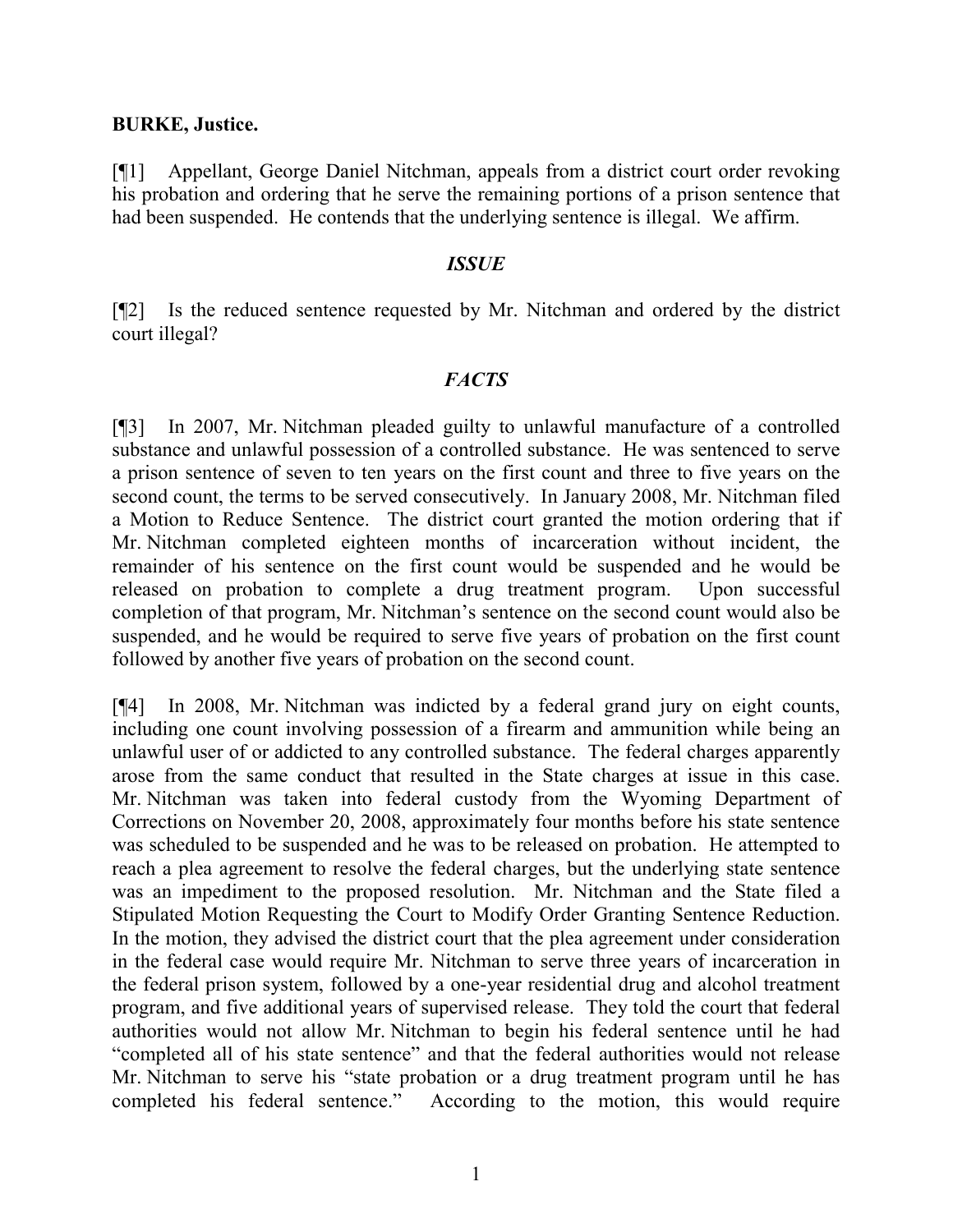Mr. Nitchman to serve the original state prison sentence that had been ordered on both counts before he could begin serving the federal prison sentence. In the stipulated motion, both parties agreed that no one intended Mr. Nitchman to serve such a lengthy prison sentence.

[¶5] The parties asked the district court to suspend the state sentence as of the date Mr. Nitchman was taken into federal custody and order that probation on the state charges would begin when Mr. Nitchman was released from federal custody. The five years of probation on Count I of the state sentence would begin upon his release from federal prison and would run concurrently with his federal supervised release. Probation on Count II would begin after Mr. Nitchman completed probation on Count I. The district court granted the motion and entered an order modifying Mr. Nitchman's sentence in accordance with the motion. This is the sentence Mr. Nitchman now claims is illegal.

[¶6] Mr. Nitchman was released from federal prison in 2011, and began to serve his state probation on Count I. In 2014, the State moved to revoke his probation. Mr. Nitchman entered admissions to some of the alleged violations, and the district court revoked and reinstated his probation. In 2016, the State again moved to revoke Mr. Nitchman's probation. After a hearing, the district court determined that Mr. Nitchman had again violated terms of his probation, revoked the probation, and reinstated the original sentence with credit for time served. This timely appeal followed.

# *STANDARD OF REVIEW*

[¶7] Whether a sentence is illegal is a question of law we review *de novo*. *Moronese v. State*, 2012 WY 34, ¶ 5, 271 P.3d 1011, 1013 (Wyo. 2012).

# *DISCUSSION*

[¶8] Before we begin our discussion of the legality of the sentence, there is a potentially dispositive issue that must be addressed. We must determine if Mr. Nitchman's appeal is barred under principles of *res judicata*."*Res judicata* bars issues that were previously raised and considered, and also issues that 'could have been raised in an earlier proceeding' but were not." *Goetzel v. State*, 2017 WY 141, ¶ 7, 406 P.3d 310, 311 (Wyo. 2017) (quoting *Gould v. State*, 2006 WY 157, ¶ 15, 151 P.3d 261, 266 (Wyo. 2006) (emphasis omitted)). Whether a claim is barred by *res judicata* is also a question of law we review *de novo*. *Ferguson v. State*, 2013 WY 117, ¶ 8, 309 P.3d 831, 833 (Wyo. 2013).

[¶9] The sentence Mr. Nitchman now claims is illegal was entered in 2009. He did not appeal that decision and did not challenge the legality of that sentence. He also did not appeal the order revoking and reinstating probation that was entered in 2014. The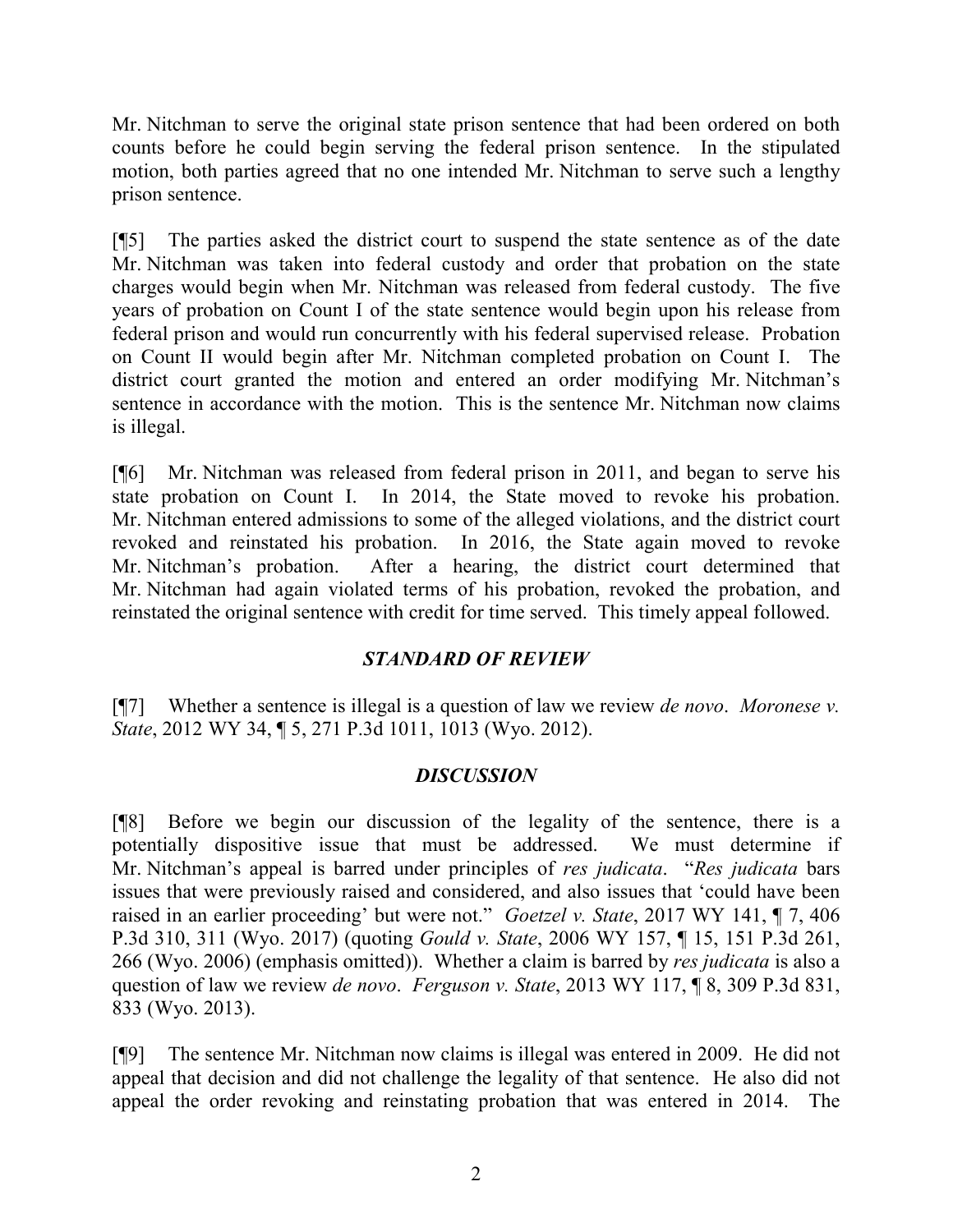challenge that he now raises could have been raised in those proceedings.

[¶10] However, we "previously recognized that *res judicata* may not bar a claim if there is a showing of good cause for failing to raise the claim in prior proceedings." *Goetzel*, ¶ 10, 406 P.3d at 312. Mr. Nitchman bases his claim that his sentence is illegal on our decisions in *Cothren v. State (Cothren I)*, 2012 WY 102, 281 P.3d 352 (Wyo. 2012), and *Cothren v. State (Cothren II)*, 2013 WY 125, 310 P.3d 908 (Wyo. 2013). *Cothren I* involved an issue of first impression in Wyoming. When Mr. Nitchman's sentence was modified in 2009, our *Cothren* decisions were not available to support a claim of an illegal sentence. This may constitute good cause for his failure to raise the issue in 2009.

[¶11] Mr. Nitchman could also have raised his claim of an illegal sentence when the State moved to revoke his probation in 2014. That action was subsequent to our *Cothren* decisions, and his failure to raise the issue at that time could bar his current claim. For example, in *Graham v. State*, 2011 WY 130, ¶ 10, 261 P.3d 239, 241 (Wyo. 2011), the appellant claimed that his probation was improperly revoked, a claim "founded on the assertion that the underlying sentence of probation was illegal." We determined that, "[b]ecause *res judicata* bars his claims that the underlying sentence was illegal, there is no foundation for his challenge to the subsequent revocation of his probation." *Id.* However, we have also recognized "that the application of the doctrine [of *res judicata*] is discretionary." *Patterson v. State*, 2013 WY 153, ¶ 11, 314 P.3d 759, 762 (Wyo. 2013) (citing *Hamill v. State*, 948 P.2d 1356, 1359 (Wyo. 1997)). For two reasons, we exercise that discretion in favor of reviewing the merits of Mr. Nitchman's claim.

[¶12] First, Mr. Nitchman's claim involves a novel issue stemming from our *Cothren* decisions, and it is in the interests of justice to review that issue. *See Hamill*, 948 P.2d at 1359 (Unless the appellant "can show good cause why the issue was not raised at an earlier opportunity, or that the interests of justice require consideration of his claim, the court may refuse to consider the issue in a later proceeding."). Second, the State explicitly indicated in its brief that it does not assert *res judicata* as a bar to Mr. Nitchman's claim. Accordingly, we will consider the merits of this appeal.

[¶13] Mr. Nitchman's state sentence, as reduced and then modified, required him to serve part of his term in the state penitentiary, then to serve a term in federal prison, and finally to complete his state sentence under probation. Mr. Nitchman contends that this was an "impermissible break" in his state sentence. He argues that, under our precedent, "a prisoner is entitled to serve his sentence continuously and cannot be required to serve it in installments."

[¶14] The precedent to which Mr. Nitchman refers is *Cothren I* and *Cothren II*. The sentence under review in *Cothren I*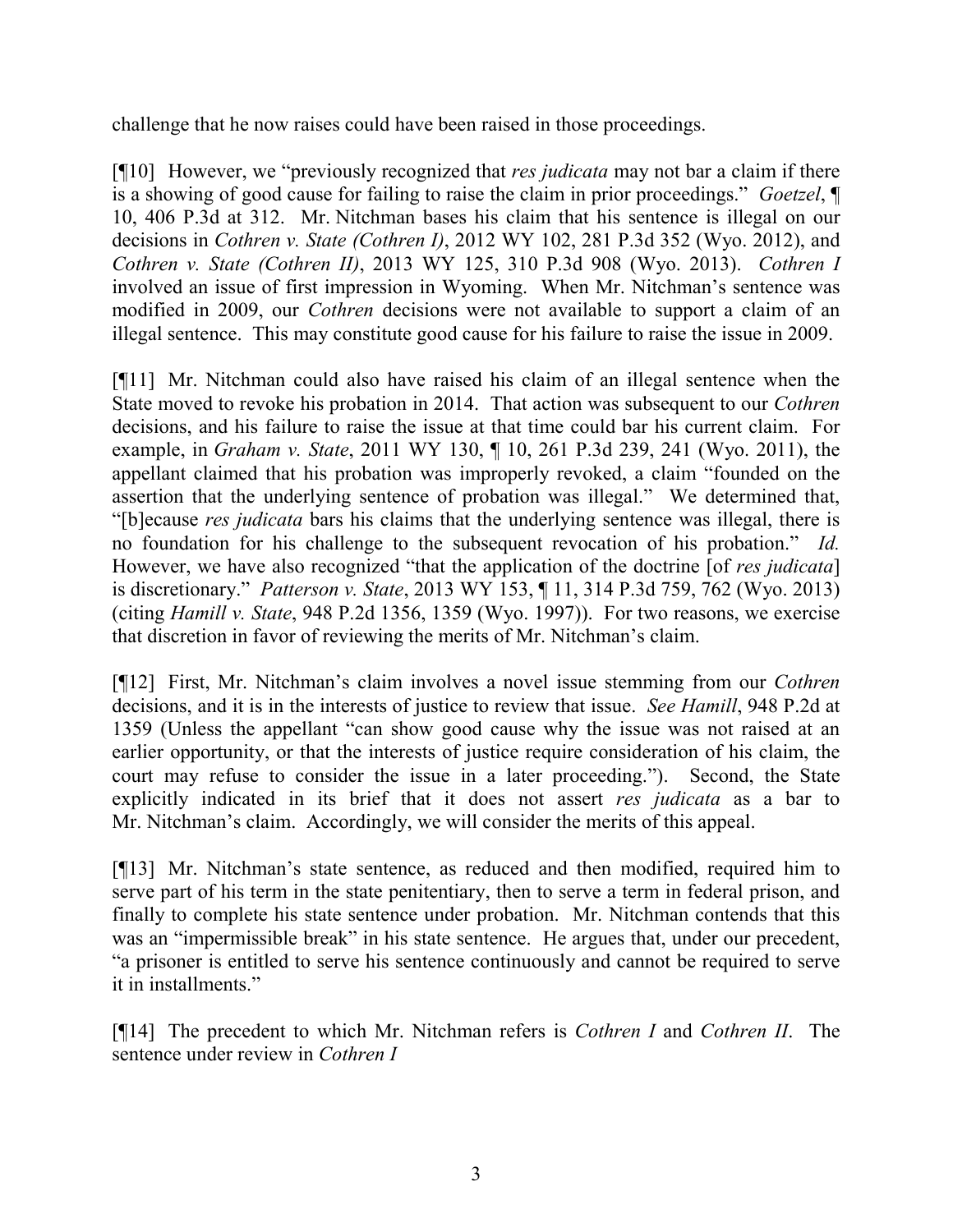required that the appellant serve his term of incarceration concurrent with a sentence for which the appellant is presently incarcerated, as well as consecutive to a probationary period that has yet to begin. Because it is impossible to meet both these requirements, and because the sentence as pronounced would require the period of incarceration to be interrupted by a period of probation, the sentence is illegal.

*Cothren I*,  $\P$  1, 281 P.3d at 353. We remanded the case for resentencing, and later reviewed the new sentence in *Cothren II*. We determined that the new sentence was also illegal because it required "an interruption in service of the period of incarceration." *Cothren II*, ¶ 42, 310 P.3d at 919.

[¶15] A careful reading of the two *Cothren* decisions reveals that they do not apply to Mr. Nitchman's circumstances. The *Cothren* decisions establish that periods of *incarceration* may not be interrupted. Mr. Nitchman's sentence did not require an interruption of his incarceration.

[¶16] In the first *Cothren* case, we stated that, "it would be improper to split the appellant's second Natrona County incarceration so that it would be interrupted by a period of probation." *Cothren I*, ¶ 10, 281 P.3d at 355. We indicated that the "Wyoming legislature has not authorized a sentencing structure permitting a period of incarceration to be split by probation from another sentence." *Id*. We concluded that the sentence under appeal was "illegal because it is impossible to fulfill, and because it results in a period of incarceration interrupted by a period of probation." *Id.*, ¶ 14, 281 P.3d at 356.

[¶17] In *Cothren I*, we cited decisions from other jurisdictions that also disapproved of interrupted periods of incarceration. We wrote:

> When a prisoner was discharged mistakenly from a five-year sentence, the 10th Circuit Court of Appeals said that "[a] sentence of five years means a continuous sentence, unless interrupted by escape, violation of parole, or some fault of the prisoner, and he cannot be required to serve it in installments." *White v. Pearlman*, 42 F.2d 788, 789 (10th Cir. 1930).

*Cothren I*, ¶ 11, 281 P.3d at 355. In *White*, the prisoner had served part of his five-year prison sentence, was mistakenly released, and later returned to prison "to serve the rest of his sentence." *Id.*, 42 F.2d at 789.

[¶18] We also cited several Florida cases indicating that incarceration cannot be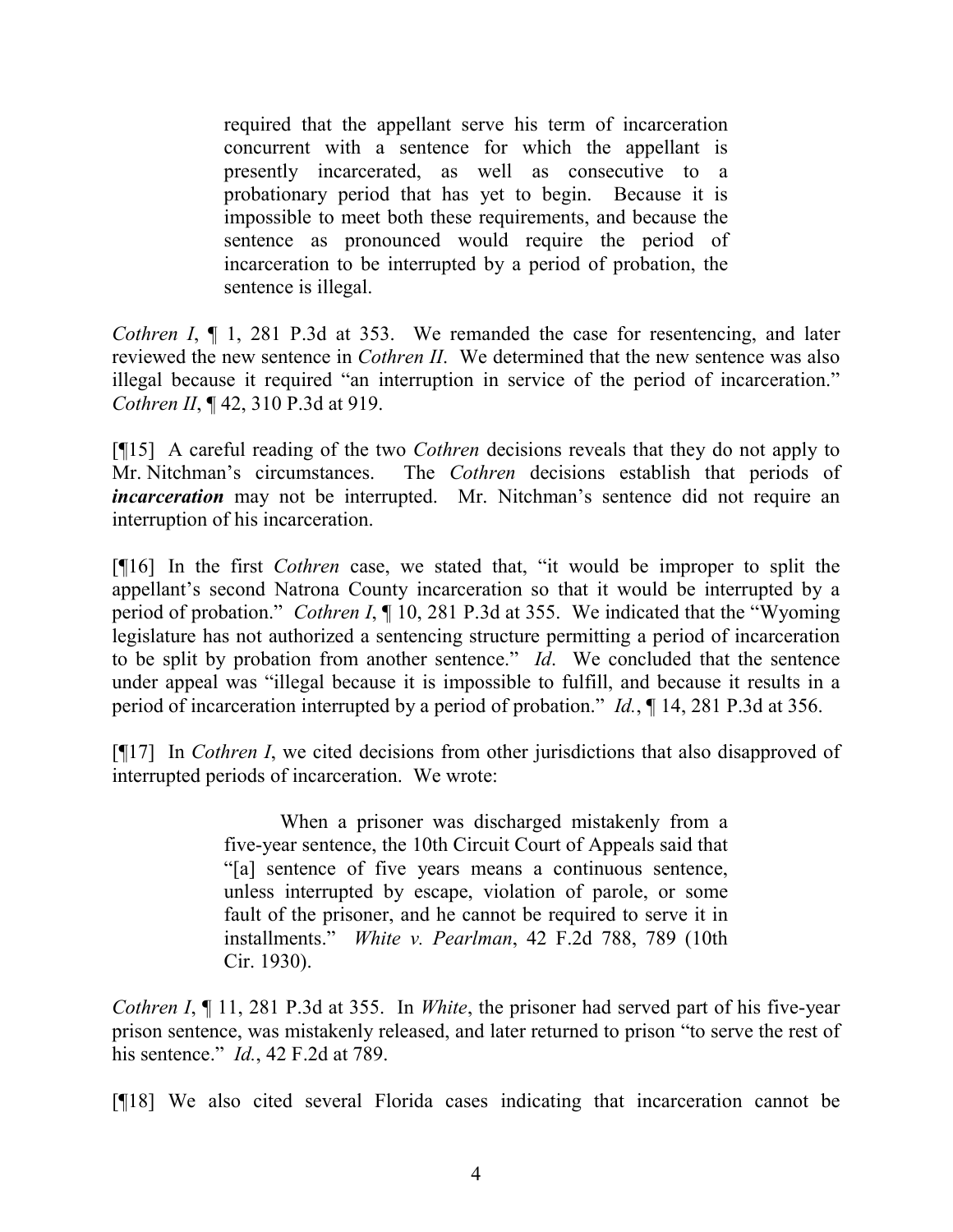interrupted. *See Turner v. State*, 551 So.2d 1247, 1248 (Fla. Dist. Ct. App. 1989) ("The imprisonment segments of consecutive sentences cannot be interrupted by probation."); *Gill v. State*, 550 So.2d 72, 73–74 (Fla. Dist. Ct. App. 1989) (A sentence requiring the defendant "to be imprisoned for three and one-half years, then to be released for one and one-half years on supervised probation, and then to serve two years in county jail" was illegal because "such an interruption in the sentence is illegal."); *Calhoun v. State*, 522 So.2d 509, 510 (Fla. Dist. Ct. App. 1988) ("[A]ppellant would have to serve five years imprisonment, be released to serve two years probation, then be 'recalled' to serve four more years imprisonment before again being released to serve two years probation. Such an interrupted sentence is not allowed under Florida Statutes."); *Massey v. State*, 389 So.2d 712, 713 (Fla. Dist. Ct. App. 1980) (A sentence of "ninety days in jail to be served on weekends from Fridays at 6:00 p.m. through Sundays at 6:00 p.m." was improper because "a prisoner is entitled to pay his debt to society in one stretch rather than in bits and pieces.") (internal quotation marks omitted).

[¶19] Mr. Nitchman relies on *Cothren II*, in which we wrote that, "[i]n *Cothren I*, we held that a prisoner is entitled to serve his sentence in one continuous 'stretch,' and that he cannot be required to serve it in installments unless the interruption was due to escape, a parole violation, or some other fault on his part." *Cothren II*, ¶ 36, 310 P.3d at 918. He emphasizes the word "sentence" in that quotation and asserts that he was not able to serve his state sentence "in one continuous stretch." But while we used the word "sentence" in *Cothren II,* the problem we were dealing with was that "the amended sentence require[d] an interruption in service of the period of incarceration." *Cothren II*, ¶ 42, 310 P.3d at 919. *Cothren II* was not meant to, and did not, expand on the ruling in *Cothren I*. Both decisions indicate that periods of incarceration may not be interrupted.

[¶20] Mr. Nitchman's modified reduced state sentence does not consist of interrupted periods of incarceration. He served the first portion of his state sentence in prison, but following completion of his federal sentence, he was not returned to state incarceration. He was placed on probation. Accordingly, our rulings in the two *Cothren* cases do not apply in Mr. Nitchman's case.

[¶21] There are reasons not to extend *Cothren I* and *Cothren II* to the situation presented here. In *Cothren* I, we explained the policy against split incarcerations:

> One of the primary goals of probation is rehabilitation of the probationer. *State v. McAuliffe*, 2005 WY 165, ¶ 21, 125 P.3d 276, 281 (Wyo. 2005). Rehabilitation envisions that the probationer is bettering himself by, perhaps, furthering his education, developing career prospects, seeking treatment for drug or alcohol addictions, or contributing to the welfare of his family and community. Requiring the appellant to return to prison upon the completion of his probationary period